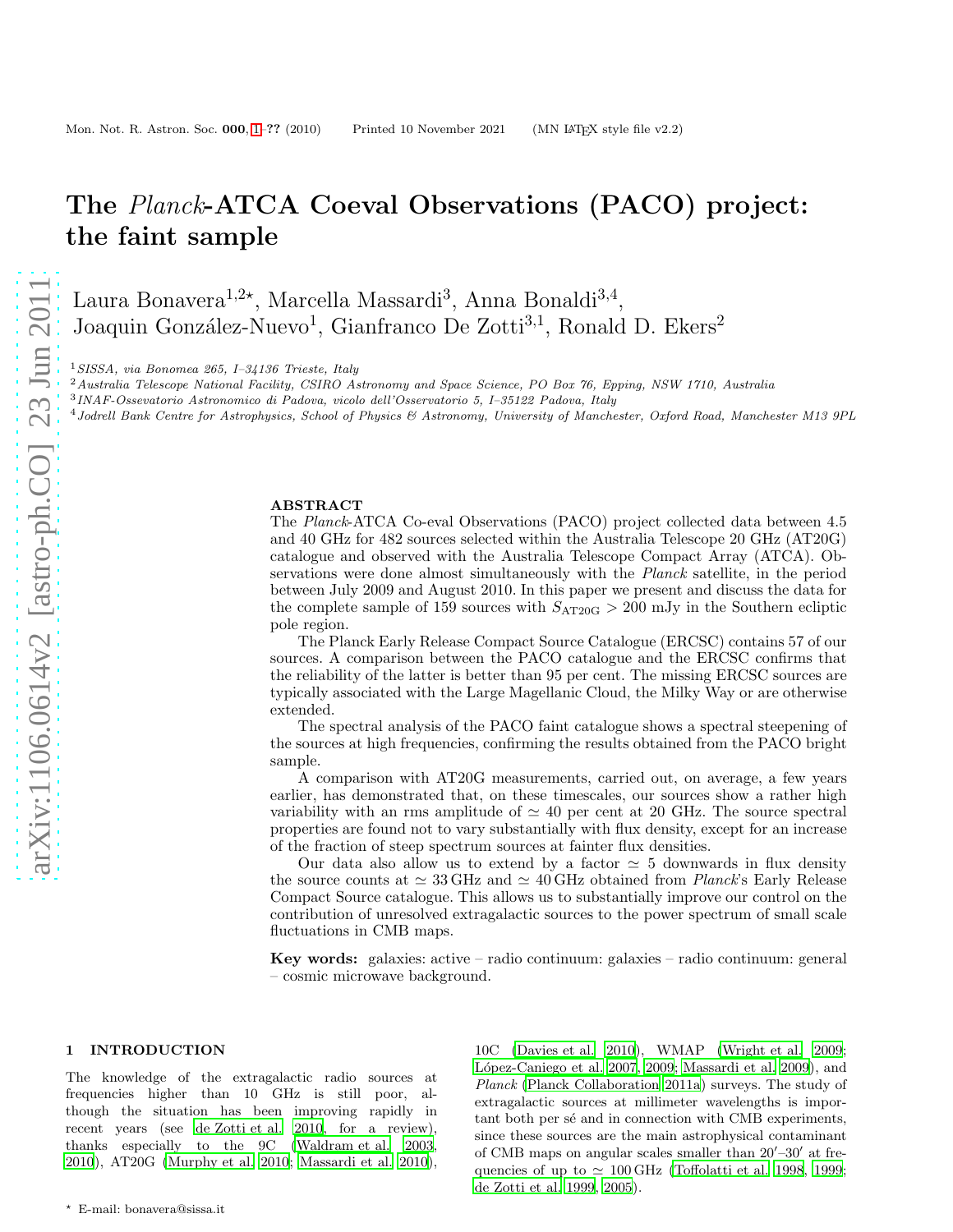# 2 L. Bonavera et al.

Planck offers a unique opportunity to carry out an unbiased investigation of the spectral properties of radio sources in a poorly explored frequency range, partially unaccessible from the ground. A definition of sources Spectral Energy Distributions (SEDs) over a frequency range as large as possible is crucial in determining their physical properties and in identifying the different components that may contribute to their emission. Given that observations in the full Planck frequency range will not be repeatable at least in the foreseeable future, it is essential not to lose the occasion, while Planck is flying, of greatly increasing its science yields by simultaneous (i.e. not affected by variability) ground based observations at lower frequencies as well as at frequencies overlapping with Planck channels.

This has motivated the Planck-ATCA Co-eval Observations (PACO) project, that consisted in observations with the Australia Telescope Compact Array (ATCA) at several frequencies between 4.5 and 40 GHz, almost simultaneously with the *Planck* satellite. In the period between July 2009 and August 2010 we observed 482 extragalactic sources, extracted from the Australia Telescope 20 GHz (AT20G) survey catalog [\(Murphy et al. 2010\)](#page-8-3). Of these, 344 sources form 3 partially overlapping complete sub-samples, selected for different purposes.

• The PACO faint sample, presented in this paper, is made of 159 sources with  $S_{20\text{GHz}} \geq 200$  mJy in the South Ecliptic Pole region (ecliptic latitude  $\langle -75^{\circ} \rangle$  and with  $3h < RA < 9h, \delta < -30^{\circ}$ . Near the Ecliptic Poles *Planck*'s scan circles intersect. Therefore the area is covered many times, and *Planck*'s sensitivity is maximal.

• The PACO spectrally-selected sample comprises the 69 sources with  $S_{20\text{GHz}} > 200 \text{ mJy}$  and inverted or upturning spectra in the frequency range 5–20 GHz, selected over the whole Southern sky;

• The PACO bright sample comprising the 189 sources with  $S_{20\text{GHz}} > 500 \text{ mJy}$  at  $\delta < -30^{\circ}$  [\(Massardi et al. 2011](#page-8-15)).

A full description of the PACO project and of its main goals is given in [Massardi et al. \(2011\)](#page-8-15). The aims specific to the PACO faint sample are:

• Extend to fainter flux densities the characterization of radio source spectra from 4.5 GHz to the Planck frequency range. Although *Planck*'s sensitivity is maximal in the selected area, we expect that only a minority of sources in this sample will be detected by Planck. The estimated completeness limits of the Planck Early Release Point Source Catalog (ERCSC, [Planck Collaboration 2011c](#page-8-16)) are of 1 and 1.5 Jy at 33 and 40 GHz, respectively [\(Planck Collaboration](#page-8-17) [2011i](#page-8-17)), and the minimum flux density of an ERCSC extragalactic source is of 480 mJy at 30 GHz and of 585 mJy at 44 GHz [\(Planck Collaboration 2011c\)](#page-8-16). Only 57 PACO faint sources have ERCSC flux density measurements at least at one frequency. The final catalog is expected to reach deeper flux density limits [\(Leach et al. 2008](#page-8-18)) but, nevertheless, we will probably get the full *Planck* spectral coverage only for a subset of sources in this sample. However further spectral information can be obtained via a stacking analysis.

• Extend the determination of source counts at  $\simeq 33$ and  $\simeq$  40 GHz obtained from the analysis of the ERCSC [\(Planck Collaboration 2011i](#page-8-17)) downwards in flux density by a factor of  $\simeq$  5. Going down in flux density is important

to control the contamination of CMB maps by faint radio sources.

The plan of the paper is as follows. In  $\S 2$  $\S 2$  we summarize the main steps of data acquisition, reduction and calibration. In § [3](#page-2-0) we describe the PACO faint sample. In § [4](#page-3-0) we analyze the spectral behaviour between 4.5 and 40 GHz of our sources, their variability, and estimate the differential source counts at 33 and 40 GHz. Our main results are summarized in § [5.](#page-7-0)

#### <span id="page-1-0"></span>2 OBSERVATIONS AND DATA REDUCTION

A detailed description of observations, data reduction and calibration can be found in [Massardi et al. \(2011](#page-8-15)). Here we present only a brief summary of the main points. The observations exploited the capabilities of the new Compact Array Broadband Backend (CABB, Ferris & Wilson 2002, Wilson et al. 2011) system, that allows to observe  $2 \times 2$  GHz simultaneous bands in continuum. Each band is split into  $2048 \times 1$  MHz frequency channels. Applied to the  $6 \times 22$  m antennas of the Australia Telescope Compact Array, the CABB gives a noise level per band reaching 0.5 mJy in 1 min on source down to the 7 mm wavelength band. We chose to use the receivers at 7mm (intermediate frequencies, IFs, at 33 and 39 GHz), to overlap the lower-frequency Planck channels, at 12mm (IFs at 18 and 24 GHz) to overlap our selection frequency, and at 3-6 cm (IFs at 5.5 and 9 GHz) to extend the SEDs to lower frequencies.

Since most of the sources are point-like we can observe with any array configuration. The dates of the observing runs, the telescope configurations and their properties are summarized in Tables 1 and 2 of [Massardi et al. \(2011\)](#page-8-15). The project was allocated 62 observing runs, for a total of ∼ 450 hours. For each run and for each frequency, we observed a bandpass calibrator and a primary calibrator. Thanks to the compactness of most of the PACO sources neither imaging nor phase calibration is necessary, but since sources are selfcalibrated we get good images when observing with hybrid arrays. We got a suitable flux density estimation from the visibilities using the triple-correlation techniques. Each target source has been observed in a single 1.5 min-long shot for each frequency, that corresponds to a theoretical noise of less than 1 mJy.

Observations were generally made within 10 days from the Planck scan on any given source. An effort was made to observe sources in all the three bands (7mm, 12mm and 3-6cm) during the same run. Exceptions are due to bad weather conditions. The sources have been re-observed in several runs overlapping with the Planck observations (the satellite surveys the whole sky every 6 months), with a higher observing rate for the sources that appeared more variable.

For data reduction we used the MIRIAD software [\(Sault, Teuben, & Wright 1995](#page-8-19)), recently updated to deal with CABB data. We inscribed MIRIAD tasks within a scripting pipeline for consistency in the analysis, and have independently reduced the data from each observing run and each frequency. After flagging the time intervals affected by bad weather or instrumental failures we have split the ∼2 GHz bands in  $4\times512$  MHz sub-bands to exploit the spectral information. We have calibrated each sub-band for bandpass, flux density and leakages.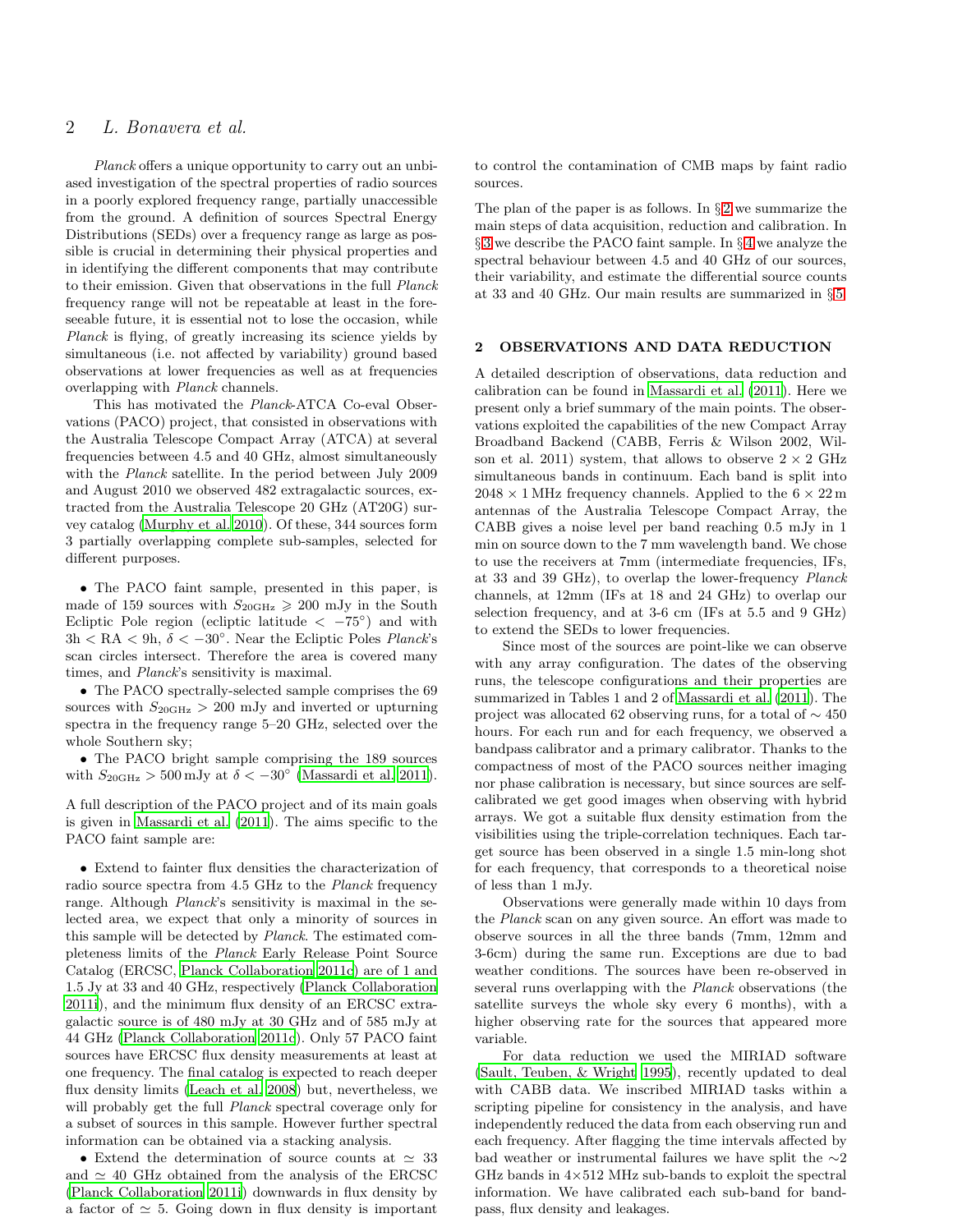The classification of sources as point-like or extended was mostly taken from the AT20G catalogue and integrated at 7 mm by the analysis of the source phase closure and ratio between the data collected with long baselines and those collected with the whole array. The flux densities, and the associated errors, for point-like sources were computed using the triple product [\(Thompson, Moran, & Swenson 2001](#page-8-20)). For extended sources we used the scalar flux density on the shortest baseline which, however, is only a lower limit to the real flux density. We have in total 9 extended sources in the PACO faint sample, only 4 of which were classified as extended in the AT20G catalog.

At the end of the process, a quality check on the data has been performed comparing the data points with a polynomial fit to the source SEDs. This approach assumes that the SEDs of our sources are smooth across our frequency range. Misbehaving points are attributed to frequency dependent problems, not addressed by the automatic flagging that operates within each bands.

#### <span id="page-2-0"></span>3 THE SAMPLE

The region covered by the PACO faint sample is shown in Fig. [1.](#page-2-1) The crosses are the PACO faint sample sources, the circles are the 30 GHz ERCSC sources. There are 16 ERCSC sources within the region bounded by the dashed lines, not included in the present sample. Twelve lie either within the excluded Large Magellanic Cloud (PLCKERC030 G276.20-33.22, PLCKERC030 G277.16- 36.06, PLCKERC030 G277.62-32.14, PLCKERC030 G278.40-33.32, PLCKERC030 G279.49-31.67) or  $|b| < 5^{\circ}$ (PLCKERC030 G252.05+03.28, PLCKERC030 G260.67- 03.20, PLCKERC030 G263.73-03.72, PLCKERC030 G265.14+01.48, PLCKERC030 G267.93-01.02, PLCK-ERC030 G253.63-00.23, PLCKERC030 G248.44-04.00) areas. Three (PLCKERC030 G271.21-09.56, PLCKERC030 G249.07-05.17, PLCKERC030 G251.04-05.33) are at low Galactic latitude and were not detected by the AT20G survey, suggesting that they are extended Galactic sources or peaks of the Galactic diffuse emission. The last one (PLCKERC030 G240.02-56.83) is Fornax A, missed by the AT20G because its core emission at 20 GHz is below the detection limit and its extended emission has a size exceeding the ATCA field-of-view [\(Massardi et al. 2008](#page-8-21)). Thus the fraction of potentially spurious ERCSC sources in the PACO faint area is  $\leq 5\%$ .

The results of the cross-match between PACO and ERCSC sources in all Planck channels are summarized in Tab. [1,](#page-2-2) where we also list the adopted search radii and the rms values of the distances between Planck and PACO positions in each channels. The rms values are much lower than the search radii, and consistent with the rms scatter in positions being lower than FWHM/5 as found in [Planck Collaboration \(2011c](#page-8-16)). Fig. [2](#page-3-1) shows the distribution of the angular distances between the positions of the sources obtained by cross-matching the ERCSC catalogue with the PACO faint sample one: we chose the 100 GHz (grey area) and 143 GHz (hatched area) Planck channels, where we found the greatest number of ERCSC-PACO common objects. Of the 57 sources present in the ERCSC, 25 have measurements at more than 5 different frequencies. While



<span id="page-2-1"></span>Figure 1. The area covered by the PACO faint sample is that bounded by the dashed lines, excluding the grey areas, i.e. the Galactic plane region ( $|b| \leq 5^{\circ}$ ) and the Large Magellanic Cloud (LMC) region (a circle of 4◦ radius). The crosses show the positions of PACO sources, the circles those of 30 GHz ERCSC sources.

<span id="page-2-2"></span>Table 1. Number of PACO faint sources present in the ERCSC, for each frequency channel.The last column gives the rms distances between ERCSC and PACO positions for the channels with a number of sources greater than 20.

| freq<br>(GHz) | search radius<br>$(\arcsin)$ | number of<br>sources | rms distance<br>$(\arcsin)$ |
|---------------|------------------------------|----------------------|-----------------------------|
| 30            | 15                           | 39                   | 2.6                         |
| 44            | 12                           | 27                   | 2.1                         |
| 70            | 7                            | 29                   | 1.3                         |
| 100           | 5                            | 42                   | 1                           |
| 143           | 4                            | 44                   | 0.8                         |
| 217           | 3                            | 31                   | 0.3                         |
| 353           | 3                            | 15                   |                             |
| 545           | 3                            | 5                    |                             |
| 857           | 3                            | 3                    |                             |

a joint analysis of PACO and ERCSC results is deferred to a subsequent paper, we show in Fig. [3](#page-3-2) some examples of spectra determined combining the two data sets.

All the 159 sources in the PACO faint sample have been observed at least once at all the frequencies mentioned in § [2.](#page-1-0) Bad weather conditions affect all the runs for 5 sources (J034205-370320, J040848-750720, J052006-454745, J062620-534151, J064118-355433) and it was not possible to repeat the observations. All of them are extended. Moreover, the results of mapping and mosaicing in total intensity and polarisation the core and the western lobe of Pictor A, namely J051926-454554 and J051949-454643, will be presented in a subsequent paper; these two sources will not be considered further here. Therefore the PACO faint catalogue, which is available as online supplementary material, contains 152 sources. The content of its columns is as follows.

1. AT20G name;

2.–3. J2000 equatorial coordinates;

4. Epoch of observation;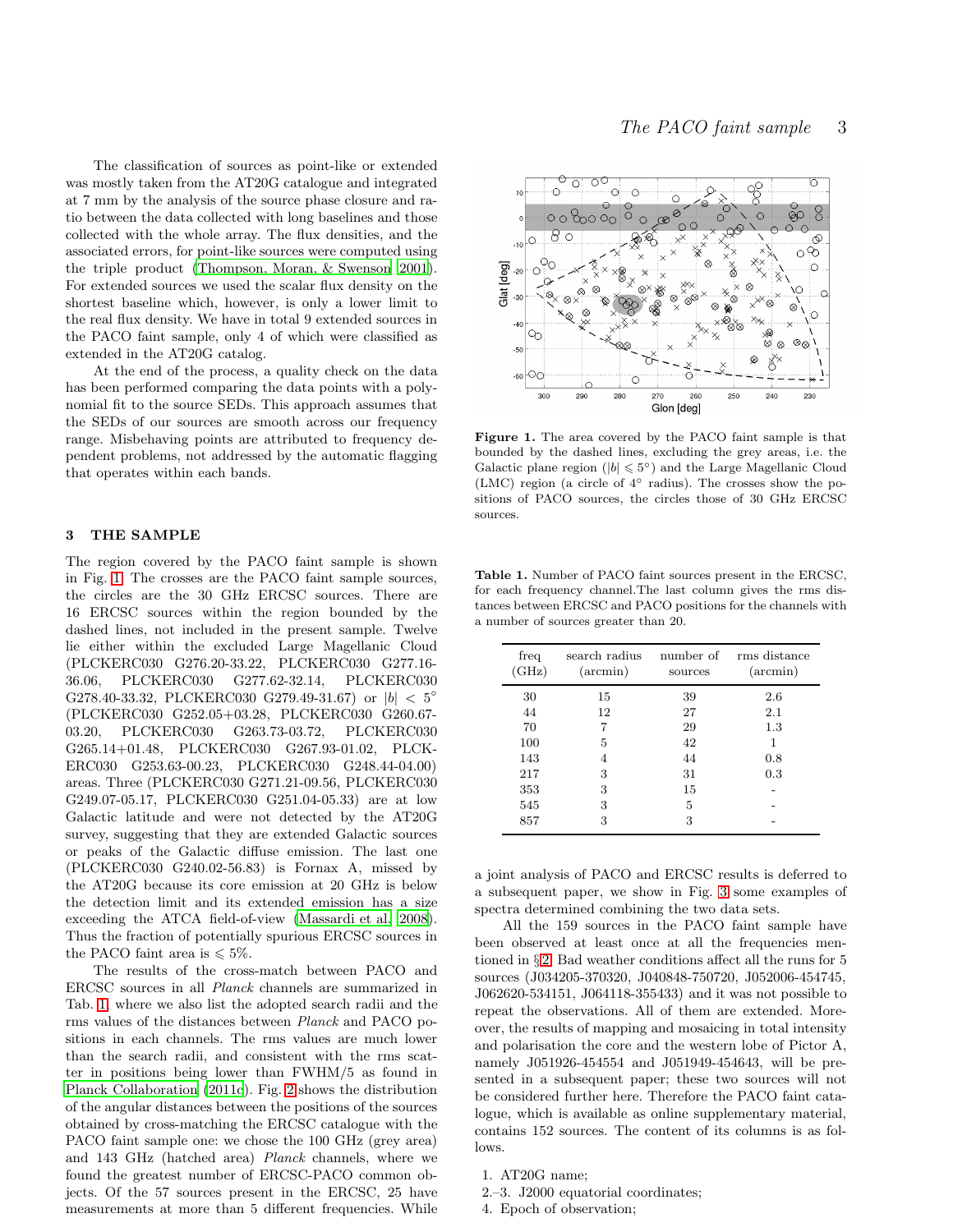

<span id="page-3-2"></span>Figure 3. Examples of radio spectra obtained combining PACO (asterisks) and ERCSC (diamonds) measurements.



<span id="page-3-1"></span>Figure 2. Distribution of the angular distances (in arcmin) between the PACO and ERCSC positions of the sources resulting in the cross-match with the 100 (grey area) and 143 GHz (hatched area) Planck channels.

- 5. Flag 's' for simultaneity with Planck;
- 6. Flag 'e' for extended sources;
- 7.–31. Flux densities in mJy for the 24 PACO sub-bands;

32.–55. Flux density errors;

56.–60. Double power-law fit parameters (see  $\S 4$ ).

#### <span id="page-3-0"></span>4 DATA ANALYSIS

The analysis was restricted to the 143 point-like sources. The PACO data (4.5-40 GHz) have been fitted with the double power-law

<span id="page-3-3"></span>
$$
S(\nu) = S_0/[(\nu/\nu_0)^{-a} + (\nu/\nu_0)^{-b}], \qquad (1)
$$

with  $\nu$  and  $\nu_0$  in GHz, S and S<sub>0</sub> in Jy. S<sub>0</sub>,  $\nu_0$ , a and b are free parameters. For spectral indices we adopt the convention:

$$
\alpha_{\nu_2}^{\nu_1} = \frac{\log(S_1/S_2)}{\log(\nu_1/\nu_2)}.
$$
\n(2)

The fit was performed for sources having more than 4 data points for each receiver band. This was the case for all but 2 sources. The fit was considered successful if the reduced  $\chi^2$  < 2.9 (see [Massardi et al. 2011\)](#page-8-15). The fit was not successful for nine sources which show an irregular spectrum that could not be described by the fitting formula in eq. [\(1\)](#page-3-3). In most cases the irregularities of the spectrum seem to be due to residual calibration problems. When observations at more than one epoch are available, we chose the one with the greatest number of data points.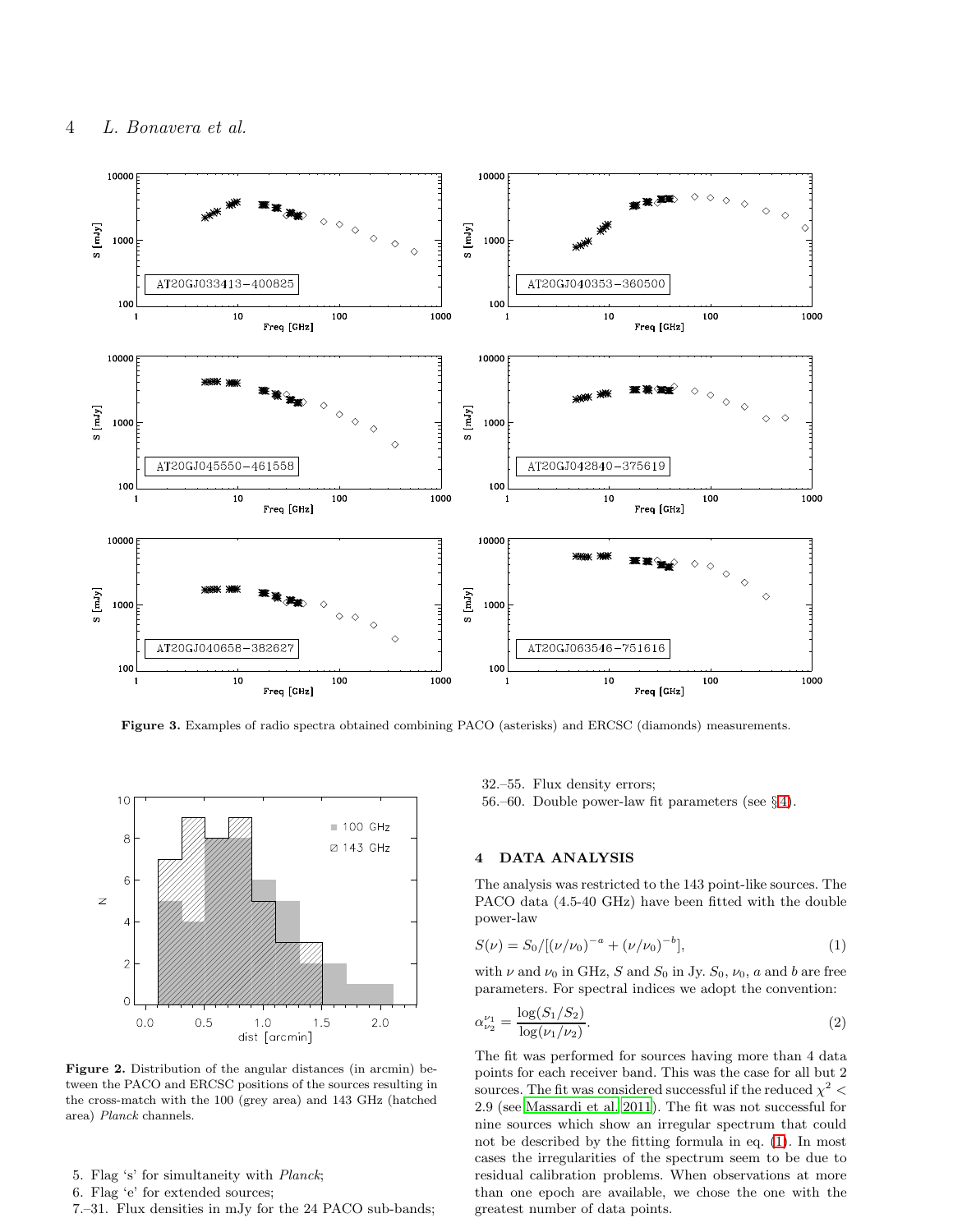

<span id="page-4-0"></span>**Figure 4.** Distribution of PACO faint sources with  $200 \text{ mJy} \leq$  $S_{\rm AT20G} < 500 \,\rm mJy$  in the  $\alpha_5^{10} - \alpha_{30}^{40}$  plane. The dotted lines show the boundaries for the various spectral types.

<span id="page-4-1"></span>Table 2. Percentages of sources of each spectral type in the PACO faint sample  $(200 \leq S_{\text{AT20G}} < 500 \text{ mJy})$  and in the bright sample  $(S_{\text{AT20G}} \geqslant 500 \,\text{mJy}).$ 

| Type          | $200 \text{mJy} \leqslant S_{20\text{GHz}} < 500 \text{mJy}$<br>per cent | $S_{20\text{GHz}} \geqslant 500 \text{mJy}$<br>per cent |
|---------------|--------------------------------------------------------------------------|---------------------------------------------------------|
| flat          | 5.1                                                                      | 10.3                                                    |
| steep         | 13.3                                                                     | 3.6                                                     |
| inverted      | 0                                                                        | 0.6                                                     |
| peaked        | 11.2                                                                     | 14.5                                                    |
| down turning  | 65.3                                                                     | 66                                                      |
| self absorbed | 5.1                                                                      | 4.8                                                     |
| upturning     | $\theta$                                                                 | 0                                                       |

#### 4.1 Spectral behaviour

The double-power-law fit that we have performed allows us to estimate the spectral indices for any frequency range between 4.5 and 40 GHz. Excluding sources brighter than 500 mJy, which are included in the PACO bright sample, whose spectral properties are discussed by [Massardi et al.](#page-8-15) [\(2011](#page-8-15)), we have 98 sources in the range  $200 \,\mathrm{mJy} \leqslant S_{\text{AT20G}}$  < 500 mJy. The spectral classification, based on the spectral indices between 5 and 10 GHz, compared with those between 30 and 40 GHz  $(\alpha_5^{10}, \alpha_{30}^{40})$ , is illustrated in Fig. [4.](#page-4-0) The fractions of sources of each spectral type are listed in Table [2,](#page-4-1) where the fraction found for the bright PACO sample are also given, for comparison. The main difference with the bright sample is the larger fraction of steep-spectrum sources, mostly at the expense of peaked- and flat-spectrum sources.

For the 11 peaked sources with 200  $\leq S_{20\text{GHz}} <$ 500 mJy we computed the peak frequency as  $\nu_p =$  $\nu_0(-b/a)^{(1/(b-a))}$ , we found a median value of 16.6 GHz, a mean of 17.2 GHz and a dispersion of 3.7 GHz. For the 64 down-turning sources in the same flux density range we found a median break frequency value of 31.8 GHz, a mean



<span id="page-4-2"></span>**Figure 5.** Distributions of  $\alpha_5^{10}$  (shaded area) and of  $\alpha_{30}^{40}$  (hatched area).



<span id="page-4-3"></span>**Figure 6.** Distribution of the difference  $\alpha_5^{10} - \alpha_{30}^{40}$ .

of 26.2 GHz and a dispersion of 14.1. We note that 28 sources have a value of  $\nu_0$  at the border of our frequency range and therefore not reliably estimated. This does not affect the value of the median.

The distributions of spectral indices  $\alpha_5^{10}$  and  $\alpha_{30}^{40}$  are shown in Fig. [5.](#page-4-2) The median values are  $-0.04$  for  $\alpha_5^{10}$  and  $-0.69$  for  $\alpha_{30}^{40}$ , with interquartile ranges [ $-0.22; 0.15$ ] and  $[-0.93; -0.43]$  respectively, showing that the spectra are mainly flat at lower frequencies and steepen at higher frequencies. The distribution of the differences between the two spectral indices shown in Fig. [6](#page-4-3) has mean value of  $0.67 \pm 0.04$  and standard deviation of 0.35; the median value is  $0.63 \pm 0.04$ . A steepening of the spectral indices between 20 and 90 GHz has also been reported by [Sajina et al.](#page-8-22) [\(2011](#page-8-22)), based on VLA observations of a sample selected from the AT20G survey. Moreover a steepening of spectral indices at higher frequencies is also shown in the analysis of the NEWPS sample (González-Nuevo et al. 2008) and the ERCSC sample [\(Planck Collaboration 2011i](#page-8-17)).

We did the same analysis for the spectral indices between 5 and 20 GHz and between 20 and 40 GHz. The mean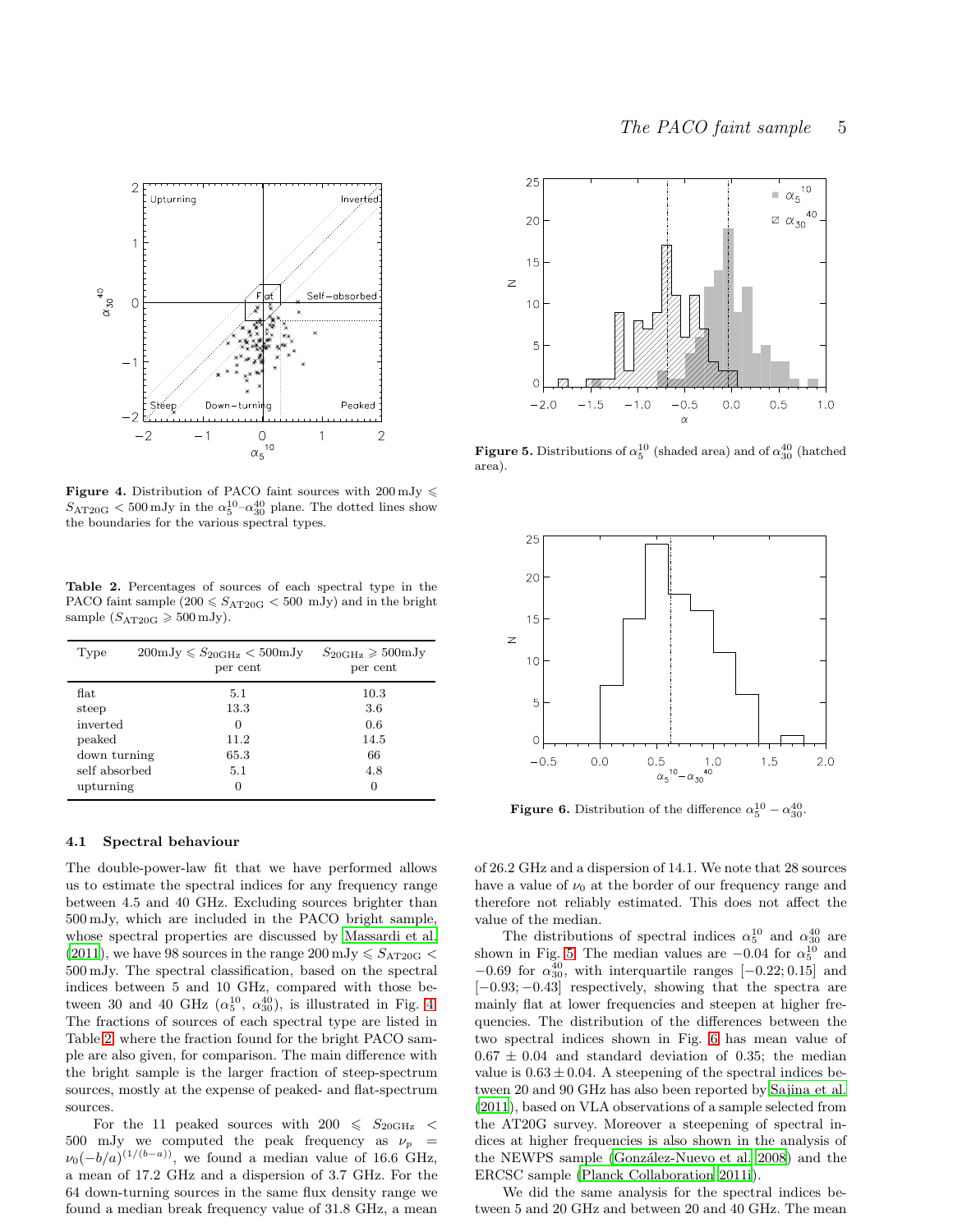

<span id="page-5-0"></span>Figure 7. Comparison between the AT20G flux densities at 20 GHz and the PACO ones scaled to 20 GHz. The solid line corresponds to  $S_{\text{AT20G}} = S_{\text{PACO}}$  and the dot-dashed lines correspond to  $S_{\text{PACO}} = S_{\text{AT20G},20\text{GHz}} (1 \pm \sigma_v)$ .

value of  $\alpha_5^{20}$  is  $-0.16$  with standard deviation of 0.31; the mean value of  $\alpha_{20}^{40}$  is  $-0.60$  with a standard deviation of 0.31. These values are similar, although not equal to those found for the bright sample  $(-0.07 \text{ and } -0.55, \text{ respectively}, \text{ with}$ standard deviations of 0.32 and 0.34). This indicates that the overall spectral behaviour up to 40 GHz is not strongly dependent on flux density in the range covered by these samples, especially between 20 and 40 GHz.

# 4.2 Variability

The AT20G flux densities have been collected in several epochs between 2004 and 2008. Therefore, the time lag between the AT20G and the PACO observations ranges from several months to several years. Since variable sources are more likely to meet the detection limit of a blind survey if they are in a bright phase, it is not surprising that, on average, AT20G flux densities are slightly higher than the PACO ones. After correcting for the small frequency difference between the PACO and AT20G observations, using our measured spectral indices between 18.768 23.232 GHz, we find  $\langle \log_{10}(S_{\text{AT20G}}/S_{\text{PACO}}) \rangle = 0.043$ , where  $S_{\text{AT20G}}$  and  $S_{\text{PACO}}$ are the AT20G flux density at 20 GHz and the PACO flux density scaled to 20 GHz. A comparison of the two flux densities is shown in Fig. [7.](#page-5-0) The least-squares linear relationship is  $S_{\text{PACO}}[Jy] = (0.89 \pm 0.04) \cdot S_{\text{AT20G}}[Jy] + (0.05 \pm 0.05),$ showing no statistically significant deviations from a constant ratio between the two flux densities. It is important to note, in this respect, that the observations have been performed with the same front-end system, but the back-end has changed. Last, but not least, the new CABB system requires a more careful account of the spectral behaviour of the sources during the analysis, because of the broader bands. Our findings add to a series of indications of the high performance of the new system and show that there are no obvious instrumental effects that may complicate the comparison with measurements obtained before its upgrade.

Since both the PACO and the AT20G measurement errors are negligibly small, the variability at  $\simeq 20 \text{ GHz}$  can



<span id="page-5-1"></span>Figure 8. Comparison between the AT20G flux densities at 4.8 GHz and the PACO ones at 4.744 GHz. The solid line corresponds to  $S_{\text{AT20G}} = S_{\text{PACO}}$  and the dot-dashed lines correspond to  $S_{\text{PACO},4.7\text{GHz}}=S_{\text{AT20G},4.8\text{GHz}}(1 \pm \sigma_v)$ .

be estimated as the standard deviation of the distribution of  $S_{\text{PACO}}/S_{\text{AT20G}}$  or of  $\log_{10}(S_{\text{PACO}}/S_{\text{AT20G}})$ . The distribution of the latter quantity is better fitted by a Gaussian than that of the former one, see Fig [9.](#page-6-0) The dotted line is the Gaussian best-fit, centered at  $-0.03$  with FWHM  $= 0.34$ , and the dashed lines are the mean and the mean  $\pm \sigma$  of the distribution. The mean and the standard deviation,  $\sigma$ , of  $\log_{10}(S_{\text{PACO}}/S_{\text{AT20G}})$  are  $-0.043$  and 0.18, respectively, corresponding to a dispersion  $\sigma_v = \sigma(S_{\text{PACO}}/S_{\text{AT20G}}) \simeq 0.40$ , on a timescale of a few years. For comparison, for the bright sample [Massardi et al. \(2011\)](#page-8-15) found, at 20 GHz, a variability of ∼ 9 per cent at 20 GHz on a timescale of about 9 months, slightly larger than what has been found by [Sadler et al.](#page-8-24) [\(2006](#page-8-24)) (6.9 per cent) over a one year timescale for a 100 mJy flux density limit sample. Our result is consistent with earlier indications (i.e., Ciaramella et al. 2004) that the variability increases with the time lag, for lags of up to several years.

An inspection of Fig. [7](#page-5-0) suggests that the dispersion  $\sigma_v$  may be somewhat lower at the fainter flux densities. For the flux density interval  $0.2 \leq S_{AT20G}$  $0.4 \text{ Jy}$  we find  $\langle \log_{10}(S_{\text{PACO}}/S_{\text{AT20G}}) \rangle = -0.03$  and  $\sigma[\log_{10}(S_{\text{PACO}}/S_{\text{AT20G}})] = 0.17^{+0.01}_{-0.02}$ , while for  $S_{\text{AT20G}} \geq$ 0.4 Jy we have  $\langle \log_{10}(S_{\text{PACO}}/S_{\text{AT20G}}) \rangle$  = -0.05 and  $\sigma[\log_{10}(S_{\text{PACO}}/S_{\text{AT20G}})] = 0.19_{-0.01}^{+0.01}$ . The 68 per cent confidence errors on  $\sigma$  have been computed following [Danese, de Zotti, & di Tullio \(1980\)](#page-8-25). The difference is not statistically significant, as confirmed by a KS test that yields an 3.8 per cent probability that the two distributions come from the same parent population.

We have made the same analysis at lower frequency by comparing SPACO,4.7GHz with the flux densities at 4.8 GHz measured in the AT20G follow-up observations. The least square linear relation between the two sets of observations (see Fig. [8\)](#page-5-1) gives  $S_{\text{PACO}}[Jy] = (0.92 \pm 0.03) \cdot S_{\text{AT2OG}}[Jy] +$  $(0.05 \pm 0.04)$ , confirming the pre- and post-CABB compatibility also at these frequencies. The variability  $(\sigma_v)$  is 38 per cent and the mean and standard deviation of the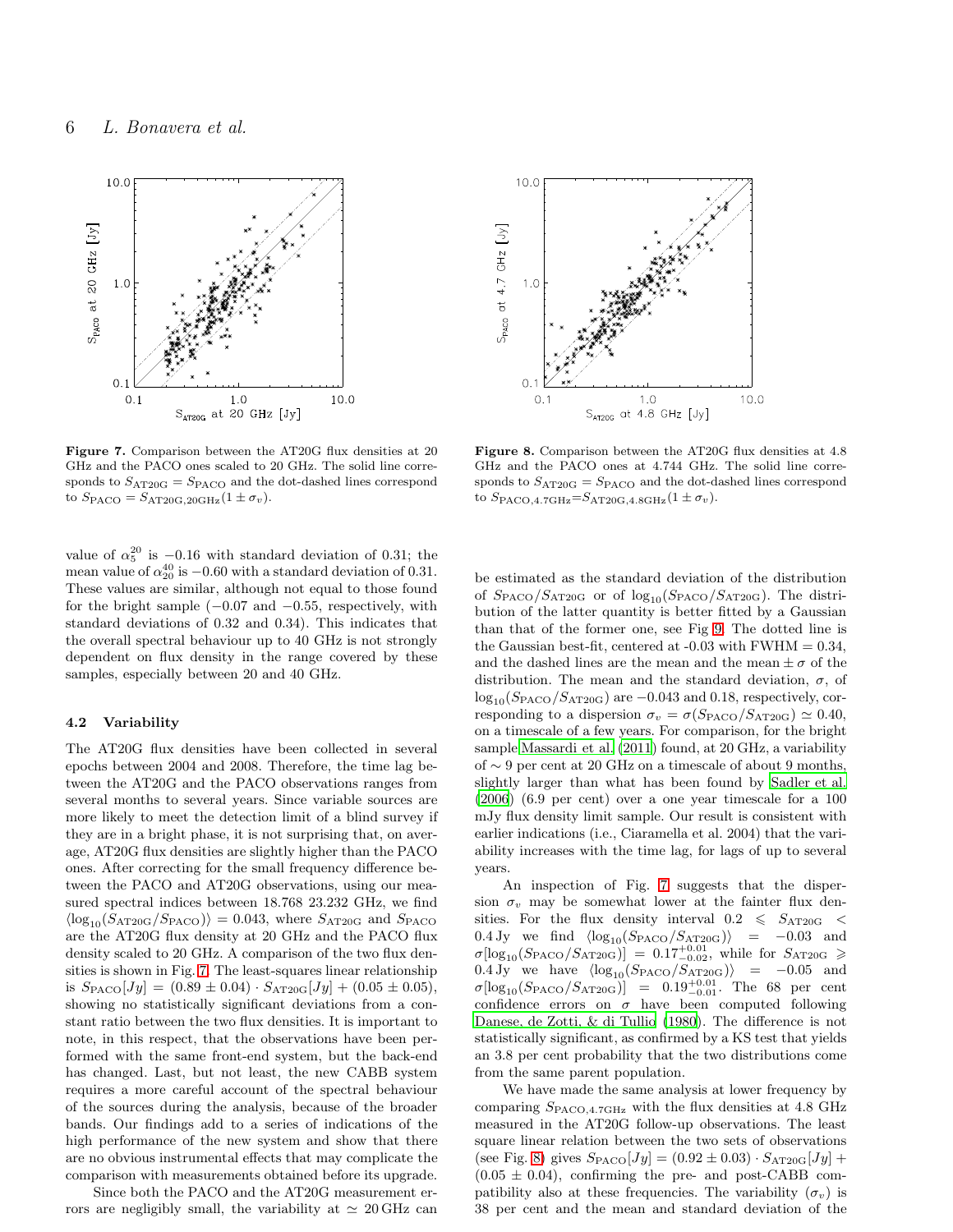Table 3. Fractions of PACO sources with  $\simeq 19 \text{ GHz}$  (more precisely, at 18.768 GHz) flux densities (mJy) within the bins indicated in the first column, found in the 32.768 (upper panel) and 39.768 GHz (lower panel) bins listed in the first row. The values in parenthesis are the number of sources in each 19 GHz bin.

<span id="page-6-1"></span>

| $S_{\rm 33 GHz}$<br>$S_{19\rm GHz}$ | 200-250    | 250-400    | 400-750    | 750-1000         | 1000-1500  | 1500-2000  | 2000-5000  |
|-------------------------------------|------------|------------|------------|------------------|------------|------------|------------|
| $200-250(23)$                       | 0.11       | $\theta$ . | $\theta$ . | $\theta$ .       | $\theta$ . | 0.         | 0.         |
| $250-400(38)$                       | 0.45       | 0.39       | $\Omega$ . | $\theta$ .       | $\Omega$ . | $\Omega$ . | 0.         |
| $400 - 750(68)$                     | 0.03       | 0.37       | 0.59       | $\theta$ .       | $\Omega$ . | $\Omega$ . | 0.         |
| $750-1000(28)$                      | $\Omega$ . | $\Omega$ . | 0.85       | 0.15             | $\Omega$ . | $\Omega$ . | 0.         |
| $1000-1500(35)$                     | 0.         | $\Omega$ . | 0.17       | 0.45             | 0.38       | 0.         | $\theta$ . |
| $1500-2000(15)$                     | 0.         | $\theta$ . | $\theta$ . | $\overline{0}$ . | 0.60       | 0.40       | 0.         |
| $2000 - 5000(11)$                   | 0.         | 0.         | 0.         | $\Omega$ .       | 0.07       | 0.33       | 0.60       |
|                                     |            |            |            |                  |            |            |            |
| $S_{\rm 40 GHz}$<br>$S_{19\rm GHz}$ | 200-250    | 250-400    | 400-750    | 750-1000         | 1000-1500  | 1500-2000  | 2000-5000  |
| $200-250(23)$                       | 0.11       | $\Omega$ . | $\Omega$ . | $\Omega$ .       | $\Omega$ . | $\Omega$ . | $\theta$ . |
| $250-400(38)$                       | 0.26       | 0.29       | $\theta$ . | $\Omega$ .       | $\Omega$ . | $\Omega$ . | $\theta$ . |
| $400 - 750(68)$                     | 0.07       | 0.56       | 0.32       | $\Omega$ .       | $\Omega$ . | $\Omega$ . | 0.         |
| $750-1000(28)$                      | 0.         | 0.12       | 0.85       | 0.03             | 0.         | $\Omega$ . | 0.         |
| $1000-1500(35)$                     | $\Omega$ . | $\Omega$ . | 0.34       | 0.45             | 0.21       | 0.         | 0.         |
| $1500-2000(15)$                     | $\Omega$ . | 0.         | $\theta$ . | $\overline{0}$ . | 0.70       | 0.30       | 0.         |



<span id="page-6-0"></span>**Figure 9.** Distribution of  $\log_{10}(S_{\text{PACO}}/S_{\text{AT20G}})$  at  $\simeq 20 \text{ GHz}$ . The dotted line is the Gaussian best-fit. The dashed lines are the mean and the mean  $\pm \sigma$  of the distribution.

 $log_{10}(S_{\text{PACO}}/S_{\text{AT20G}})$  distribution are -0.006 and 0.15 respectively.

#### 4.3 Source Counts

We use the simultaneous PACO measurements to estimate the distribution of flux densities at 33 or 40 GHz of sources with 19 GHz flux density within a given interval. To increase the statistics at  $S_{\text{AT20G}} \geqslant 500 \,\text{mJy}$ , we have taken into account also the PACO bright sample that covers an area a factor of 4 larger than the PACO faint sample. Using the results in Table [3,](#page-6-1) we derive from the 20 GHz AT20G counts [\(Massardi et al. 2010\)](#page-8-4), the counts at 33 and 40 GHz. The errors have been computed following [Gehrels \(1986](#page-8-26)).

Table [3](#page-6-1) suggests that additional, albeit small, contribu-

<span id="page-6-2"></span>Table 4. Source counts at 32.744 (second column) and 39.768 GHz(third column), with their errors, obtained by extrapolating the AT20G source counts.

| log(S)  | $log(S^{2.5}dN/dS)_{33\text{GHz}}$ | $\log(S^{2.5}dN/dS)_{\rm 40 GHz}$ |
|---------|------------------------------------|-----------------------------------|
| [Jy]    | $[Jy^{1.5}/sr]$                    | $[Jy^{1.5}/sr]$                   |
| $-0.65$ | $1.32 (+0.22, -0.15)$              | $1.17 (+0.28, -0.17)$             |
| $-0.50$ | $1.29 (+0.15, -0.12)$              | $1.32 (+0.15, -0.12)$             |
| $-0.26$ | $1.46 (+0.12, -0.10)$              | $1.33 (+0.15, -0.13)$             |
| $-0.06$ | $1.38 (+0.22, -0.16)$              | $1.29 (+0.24, -0.16)$             |
| 0.09    | $1.48 (+0.29, -0.19)$              | $1.39 (+0.33, -0.22)$             |
| 0.24    | $1.53 (+0.37, -0.24)$              | $1.56 (+0.35, -0.23)$             |
| 0.50    | $1.39 (+0.26, -0.19)$              | $1.21 (+0.31, -0.22)$             |

tions to the counts in the lowest and in the highest 33 or 40 GHz flux density bins could come from sources outside the flux density range covered by the PACO samples. Thus, strictly speaking, the derived counts in these bins are lower limits. While at low flux densities the incompleteness arises from the flux density limit of the PACO faint sample, at high flux densities it may be due to the limited sky coverage.

Figure [10](#page-7-1) compares the present estimates of source counts (listed in Table [4\)](#page-6-2) with those obtained from the Planck ERCSC [\(Planck Collaboration 2011i\)](#page-8-17) and from the DASI experiment [\(Kovac et al. 2002\)](#page-8-27). The agreement is very good in the region of overlap, and our data extend the counts downwards in flux density by a substantial factor compared to those obtained by [Planck Collaboration \(2011i](#page-8-17)). The predictions of the [de Zotti et al. \(2005](#page-8-14)) model are nicely consistent with these data.

The extension of the counts downwards in flux density is important to quantify the fluctuations in CMB maps due to sources below the detection limit,  $S<sub>l</sub>$ . Since the differential counts below the completeness limits of the ERCSC ( $\simeq 1$  Jy at 30 GHz and  $\simeq 1.5$  Jy at 44 GHz, [Planck Collaboration](#page-8-17) [\(2011i\)](#page-8-17)) go roughly as  $dN/dS \propto S^{-2.2}$ , the power spectrum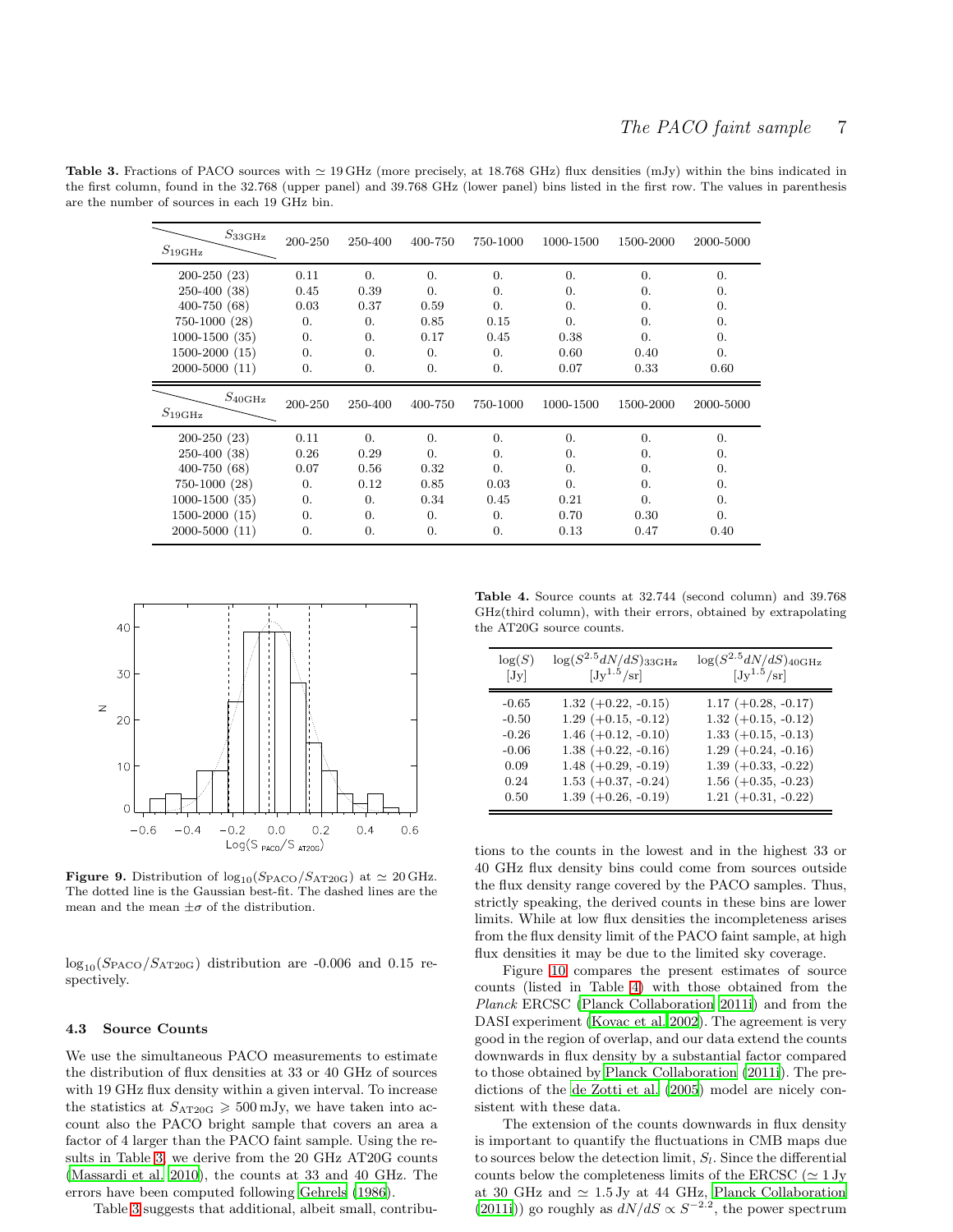

<span id="page-7-1"></span>Figure 10. Differential source counts at 33 and 40 GHz (squares) compared with the Planck counts [\(Planck Collaboration 2011i\)](#page-8-17) at 30 and 44 GHz (asterisks), and with the DASI estimate [\(Kovac et al. 2002](#page-8-27)) at 31 GHz (region bounded by dotted lines). The solid lines show the predictions of the [de Zotti et al. \(2005](#page-8-14)).



<span id="page-7-2"></span>Figure 11. Contribution of the extragalactic point sources to the CMB power spectrum (black solid line) as a function of multipole (l) for different flux density limits. In each panel the upper (dotdashed) line refer to the ERCSC completeness limits (1 Jy at 33 GHz and 1.5 Jy 40 GHz), while the lower (dashed line) refers to the flux density limit of the PACO faint sample (200 mJy).

of Poisson fluctuations due to sources fainter than  $S_l$  goes as [\(de Zotti et al. 1996](#page-8-28)):

$$
C = \Omega \int_0^{S_l} \frac{dN}{dS} S^2 dS \propto S_l^{0.8},\tag{3}
$$

where  $\Omega$  is the beam solid angle. This means that  $\geq 70$ per cent of the residual point source fluctuations in Planck 30 and 44 GHz maps, after subtraction of directly detected sources, are contributed by sources in the flux density range covered by the PACO survey. Note that fluctuations due to clustering, not taken into account in the above equation, are negligible in the case of radio sources because of the strong dilution due to the broadness of the luminosity function.

The effect of an assessment of the counts down to fainter

flux limits on the contribution to the power spectrum of radio sources below the detection limit is shown in Fig. [11.](#page-7-2) Here the dotted line refers to the completeness limits of the ERCSC [\(Planck Collaboration 2011c](#page-8-16)), 1 Jy at 33 GHz and 1.5 Jy at 40 GHz [\(Planck Collaboration 2011i\)](#page-8-17). The present assessment of the counts down to 200 mJy decreases the amplitude of the extragalactic source power spectrum as shown by the dashed lines.

# <span id="page-7-0"></span>5 CONCLUSIONS

The PACO faint sample is a complete sample comprising 159 AT20G sources with  $S_{20\text{GHz}} > 200 \text{ mJy}$ . The sources have been observed between July 2009 and August 2010 in 3 frequency bands of  $2 \times 2$  GHz each, centered at 5.5, 9, 18, 24, 33, 39 GHz. Most observations were carried out within 10 days from Planck observations. The Planck ERCSC [\(Planck Collaboration 2011c](#page-8-16)) reports the detection at least at one frequency of 57 PACO faint sources. Of these, 25 have measurements at more than 5 Planck frequencies. Some examples of spectra obtained combining PACO and Planck observations are shown in Fig. [3.](#page-3-2) There are 4 ERCSC sources within the PACO faint area not included in our sample. One is Fornax A, missed by the AT20G because its emission extends over an area larger than the ATCA field-ofview. The other 3 are at low Galactic latitude and were not detected by the AT20G survey. They may be either extended Galactic sources or spurious (peaks of the Galactic diffuse emission). Thus the fraction of potentially spurious ERCSC sources in the PACO faint area is  $\leq 5\%$ . Many more sources should be detected by Planck as new surveys are completed and the data analysis improves. Additional constraints on the source spectra at Planck frequencies will be extracted from Planck maps, when they will become available, by a stacking analysis.

A comparison with AT20G measurements, carried out, on average, a few years earlier, has demonstrated that, on these timescales, our sources show a rather high variability with an rms amplitude of  $\simeq 40$  per cent at 20 GHz.

The analysis of the spectra, within the PACO frequency range, of the 98 sources in the PACO faint sample with  $S_{20GHz} < 500 \,\mathrm{mJy}$  (i.e. below the flux density limit of the bright PACO sample) shows no significant differences with the bright sample [\(Massardi et al. 2011](#page-8-15)). The main difference is an increase of the percentage of steep sources from 3.6 per cent in the bright sample to 13.3 per cent in the faint one. The high-frequency steepening found by [Massardi et al.](#page-8-21) [\(2008](#page-8-21)) and by [Massardi et al. \(2011](#page-8-15)) is confirmed.

Our data have allowed us to extrapolate the 20 GHz source counts to 33 and 40 GHz, down to  $\simeq 200 \,\mathrm{mJy}$ , i.e. a factor  $\geq 5$  below current estimates from *Planck* data at nearby frequencies (30 and 44 GHz). Our counts are in very good agreement with the Planck ones in the region of overlap and are well accounted for by the [de Zotti et al. \(2005](#page-8-14)) model. The assessment of the counts down to faint flux density limits substantially improves the control of fluctuations due to unresolved sources in Planck maps.